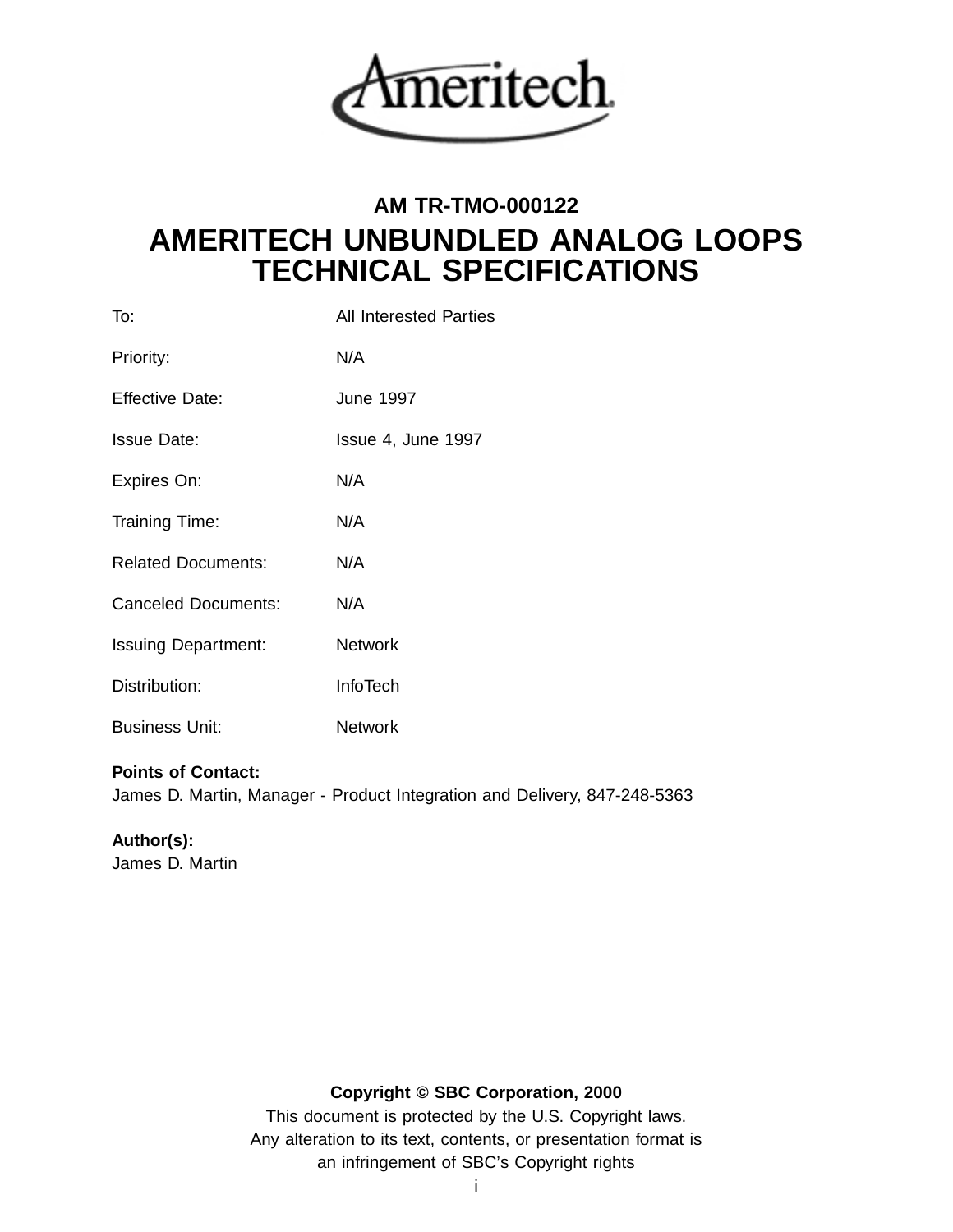| <b>SBC Practice</b> | <b>AM TR-TMO-000122</b>   |
|---------------------|---------------------------|
|                     | <b>Issue 4, June 1997</b> |

| <b>SBC Practice</b> |
|---------------------|
|                     |

**Table of Contents**

|    | <b>GENERAL</b> |                     |                                                                                | 3              |
|----|----------------|---------------------|--------------------------------------------------------------------------------|----------------|
| 1. |                | <b>INTRODUCTION</b> |                                                                                | 3              |
|    | 1.1.           | <b>PURPOSE</b>      |                                                                                | 3              |
|    | 1.2.           |                     | <b>REASON FOR REISSUE</b>                                                      | 3              |
|    | 1.3.           |                     | UNBUNDLED ANALOG LOOPS                                                         | 3              |
| 2. |                |                     | <b>SERVICE DESCRIPTION</b>                                                     | 3              |
|    | 2.1.           |                     | UNBUNDLED ANALOG LOOP                                                          | 3              |
|    | 2.2.           |                     | <b>APPLIED POWER LEVEL</b>                                                     | 4              |
| 3. |                |                     | NETWORK CHANNEL AND NETWORK CHANNEL INTERFACE CODES                            | 5              |
|    | 3.1.           | <b>GENERAL</b>      |                                                                                | 5              |
|    | 3.2.           | <b>NC CODES</b>     |                                                                                | 5              |
|    | 3.3.           | <b>NCI CODES</b>    |                                                                                | 5              |
|    | 3.4.           |                     | <b>IMPEDANCE CODE</b>                                                          | 6              |
| 4. |                |                     | <b>TECHNICAL SPECIFICATIONS</b>                                                | 6              |
|    | 4.1.           | <b>GENERAL</b>      |                                                                                | 6              |
|    | 4.2.           |                     | <b>TRANSMISSION PERFORMANCE</b>                                                | $6\phantom{1}$ |
|    | 4.3.           |                     | UNBUNDLED TWO-WIRE ANALOG LOOP                                                 | $\overline{7}$ |
|    |                | 4.3.1.              | AVAILABLE SIGNALING TRANSPORT CAPABILITY - TWO-WIRE<br><b>ANALOG LOOP</b>      | $\overline{7}$ |
|    |                | 4.3.2.              | <b>AVAILABLE OPTIONS</b>                                                       | $\overline{7}$ |
|    |                | 4.3.3.              | TWO-WIRE ANALOG LOOP TRANSMISSION PARAMETERS                                   | 7              |
|    |                |                     | 4.3.4. TWO-WIRE ANALOG LOOP COMPATIBLE TLP RANGES AT THE<br><b>CUSTOMER NI</b> | 9              |
|    |                |                     | 4.3.5. TWO-WIRE ANALOG LOOP COMPATIBLE TLP RANGES AT THE<br>CO-NI              | 9              |
|    | 4.4.           |                     | FOUR-WIRE UNBUNDLED ANALOG LOOP                                                | 9              |
|    |                |                     | 4.4.1. AVAILABLE SIGNALING                                                     | 10             |
|    |                |                     | 4.4.2. AVAILABLE OPTIONS                                                       | 10             |
|    |                |                     | 4.4.3. FOUR-WIRE ANALOG LOOP TRANSMISSION PARAMETERS                           | 10             |
|    |                |                     |                                                                                |                |

# **Copyright © SBC Service, Inc. 2000**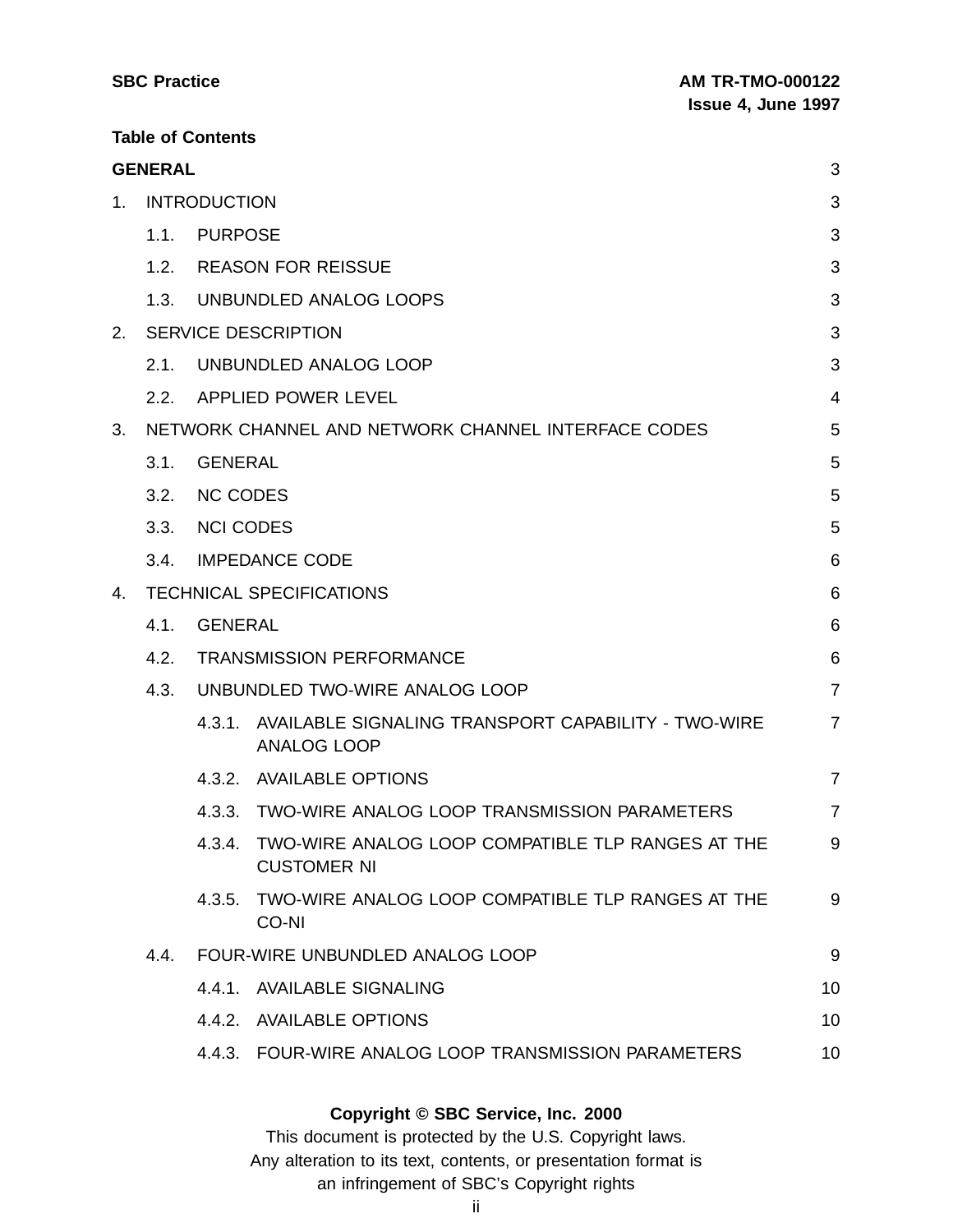|    |     |               | 4.4.4. FOUR-WIRE ANALOG LOOP COMPATIBLE TLP RANGES AT THE<br><b>CUSTOMER NI</b>       | 12                |
|----|-----|---------------|---------------------------------------------------------------------------------------|-------------------|
|    |     |               | 4.4.5. FOUR-WIRE ANALOG LOOP COMPATIBLE TLP RANGES AT THE<br>CO-NI                    | $12 \overline{ }$ |
|    | 4.5 |               | TWO-WIRE UNBUNDLED ANALOG LOOP FOR USE WITH ELECTRONIC<br><b>BUSINESS SET SERVICE</b> | 12 <sup>°</sup>   |
|    |     | 5. REFERENCES |                                                                                       | 13                |
| 6. |     |               | <b>ORDERING INFORMATION</b>                                                           | 14                |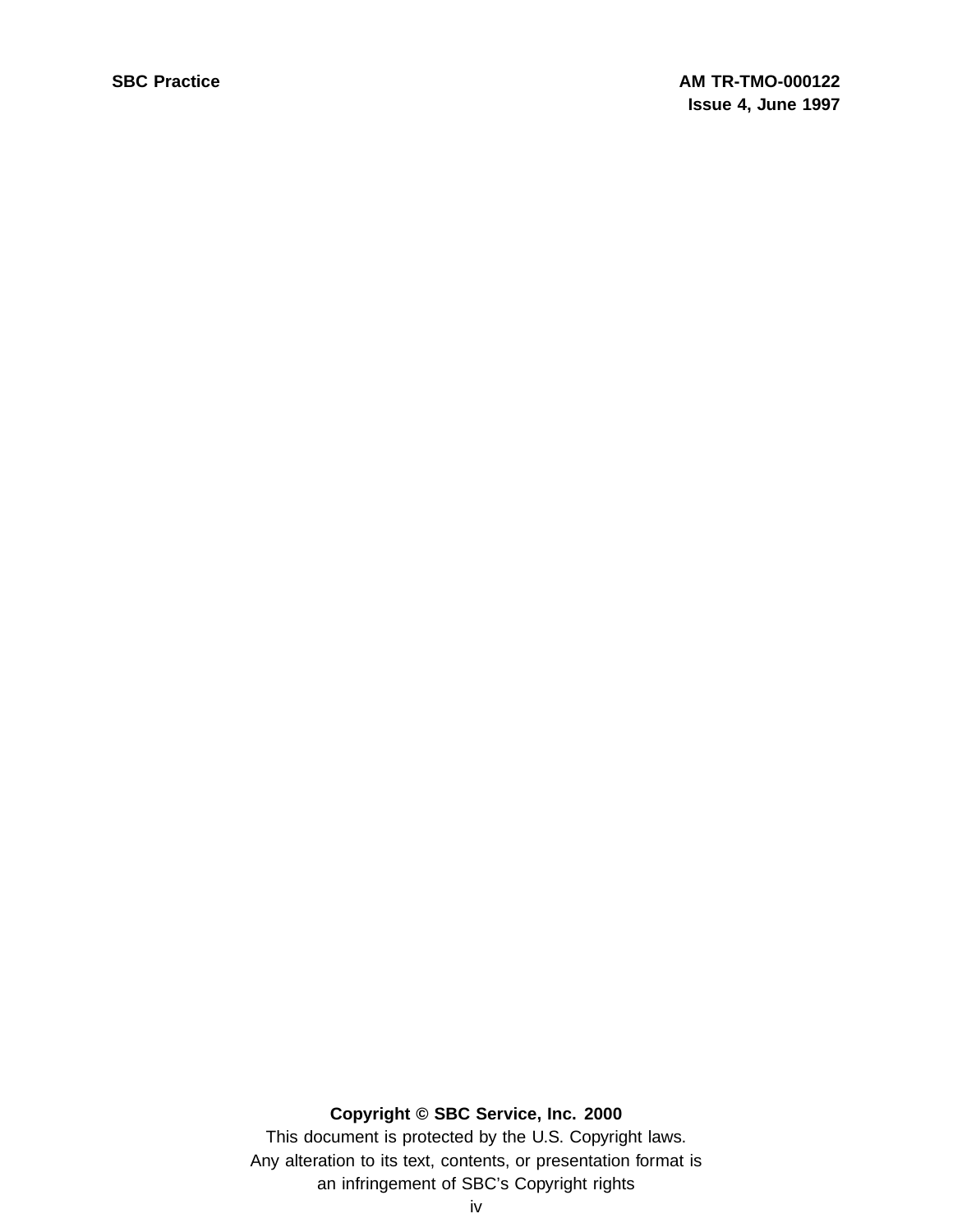### **TECHNICAL REFERENCE NOTICE**

This Technical Reference is published by Ameritech to provide a technical description of Unbundled Digital Loops. To the extent feasible, the description references or duplicates existing published technical reference utilized by the industry.

Ameritech reserves the right to revise this document for any reason including, but not limited to, conformity with updates and changes in standards promulgated by various agencies, utilization of advances in the state of the technical arts, or the reflection of changes in the design of any equipment, techniques or procedures described or referred to herein.

**AMERITECH MAKES NO REPRESENTATION OR WARRANTY, EXPRESS OR IMPLIED, OR AS TO FITNESS FOR A PARTICULAR PURPOSE WITH RESPECT TO THE SUFFICIENCY, ACCURACY, OR UTILITY OF ANY INFORMATION OR OPINION CONTAINED HEREIN OR IN THE MATERIAL REFERENCED. AMERITECH EXPRESSLY ADVISES THAT ANY USE OF OR RELIANCE UPON THIS TECHNICAL REFERENCE IS AT THE RISK OF THE USER AND THAT AMERITECH SHALL NOT BE LIABLE FOR ANY DAMAGE OR INJURY IN-CURRED BY ANY PERSON ARISING OUT OF THE SUFFICIENCY, ACCURACY, OR UTILITY OF ANY INFORMATION OR OPINION CONTAINED HEREIN.**

This document is not to be construed as a suggestion to any manufacturer to modify or change any of its products, nor does this document represent any commitment by Ameritech, or any Ameritech operating company (AOC) to purchase any product whether or not it provides the described characteristics.

Ameritech does not recommend products, and nothing contained herein is intended as a recommendation of any product to anyone.

Nothing contained herein shall be construed as conferring by implication, estoppel, or otherwise any license or right under any patent, whether or not the use of any information herein necessarily employs an invention of any existing or later issued patent.

Ameritech reserves the right not to offer any or all of these services and to withdraw any or all of them at any future time.

With respect to services offered pursuant to tariff, however, the terms and conditions of the service offering are determined by the tariff itself and applicable laws and regulations. This reference is intended to be supplemental to the tariffs. In the event of a conflict between the tariffs, laws or regulations and this reference, the tariffs laws and regulations shall govern.

For further information, contact:

Information Manager

#### **Copyright © SBC Service, Inc. 2000**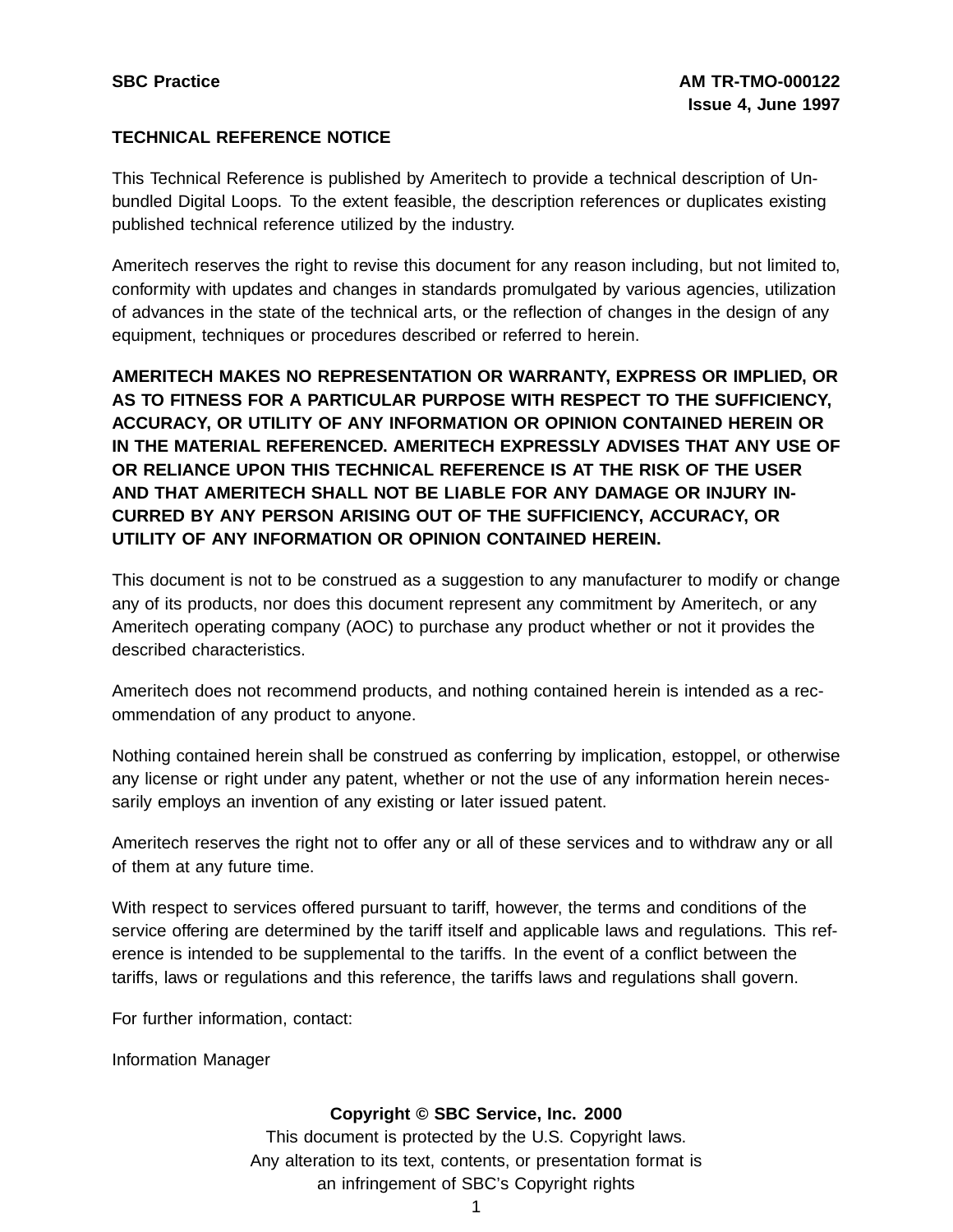Ameritech Services, Inc.

2000 W. Ameritech Center Drive, 3A09F

Hoffman Estates, IL 60196-1025

# **Copyright © SBC Service, Inc. 2000**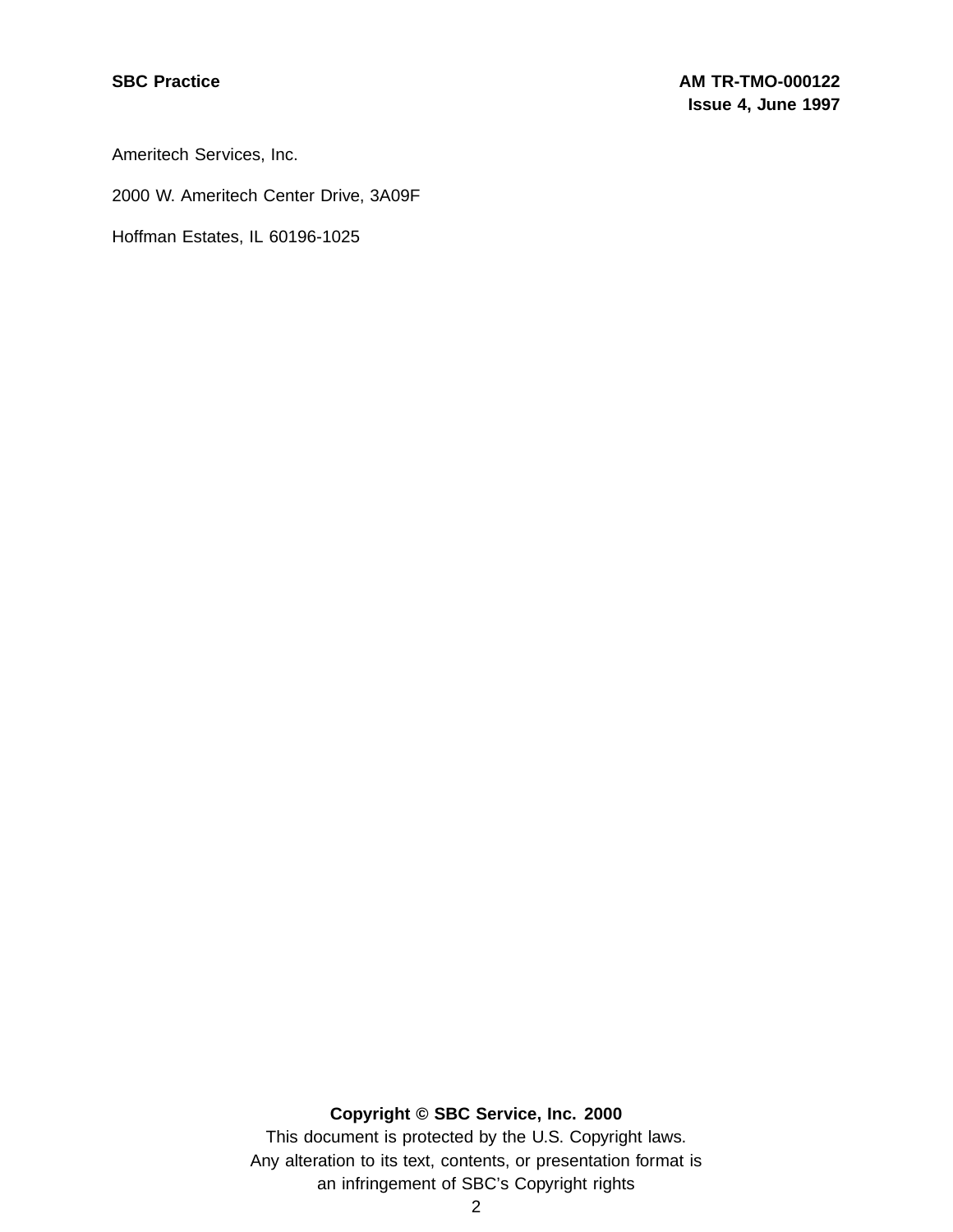#### **GENERAL**

This document describes the Unbundled Analog Loops offered by Ameritech. This service provides the customer with a transmission path of approximately 3 kHz of usable bandwidth between the customer premises Network Interface (NI) and the central office NI.

#### **1. INTRODUCTION**

# **1.1. PURPOSE**

The intent of this document is to provide customers, service providers, and equipment manufacturers with a description of the service, and operational characteristics and interface descriptions for Ameritech's Unbundled Analog Loops.

# **1.2. REASON FOR REISSUE**

This document is being revised to clarify the supported impedance values in Section 3 NET-WORK CHANNEL AND NETWORK CHANNEL INTERFACE CODES, Tables 4.3.3 TWO-WIRE ANALOG LOOP TRANSMISSION PARAMETERS and 4.4.3. FOUR-WIRE ANALOG LOOP TRANSMISSION PARAMETERS

# **1.3. UNBUNDLED ANALOG LOOPS**

Unbundled analog loops are transmission paths capable of carrying analog signals from the NI on a customer's premises to an Ameritech central office. Unbundled loops may be provided using a variety of transmission technologies including but not limited to copper wire, copper wire based digital loop carrier and fiber optic digital loop carrier systems. Such technologies can be used singularly or in tandem to provide an unbundled loop.

#### **2. SERVICE DESCRIPTION**

# **2.1. UNBUNDLED ANALOG LOOP**

An unbundled analog loop is a transmission path that runs from an Ameritech Central Office (CO) (from a main distribution frame or other suitable frame called the CO-NI) to the customer network interface (CUST-NI) located on the customer's premises.

The transmission parameters associated with the loop as defined above are specified by the following interfaces:

• Two-wire analog interface to <sup>a</sup> transmission path designed to carry analog voice grade signals between 300 and 3000 Hz.

#### **Copyright © SBC Service, Inc. 2000**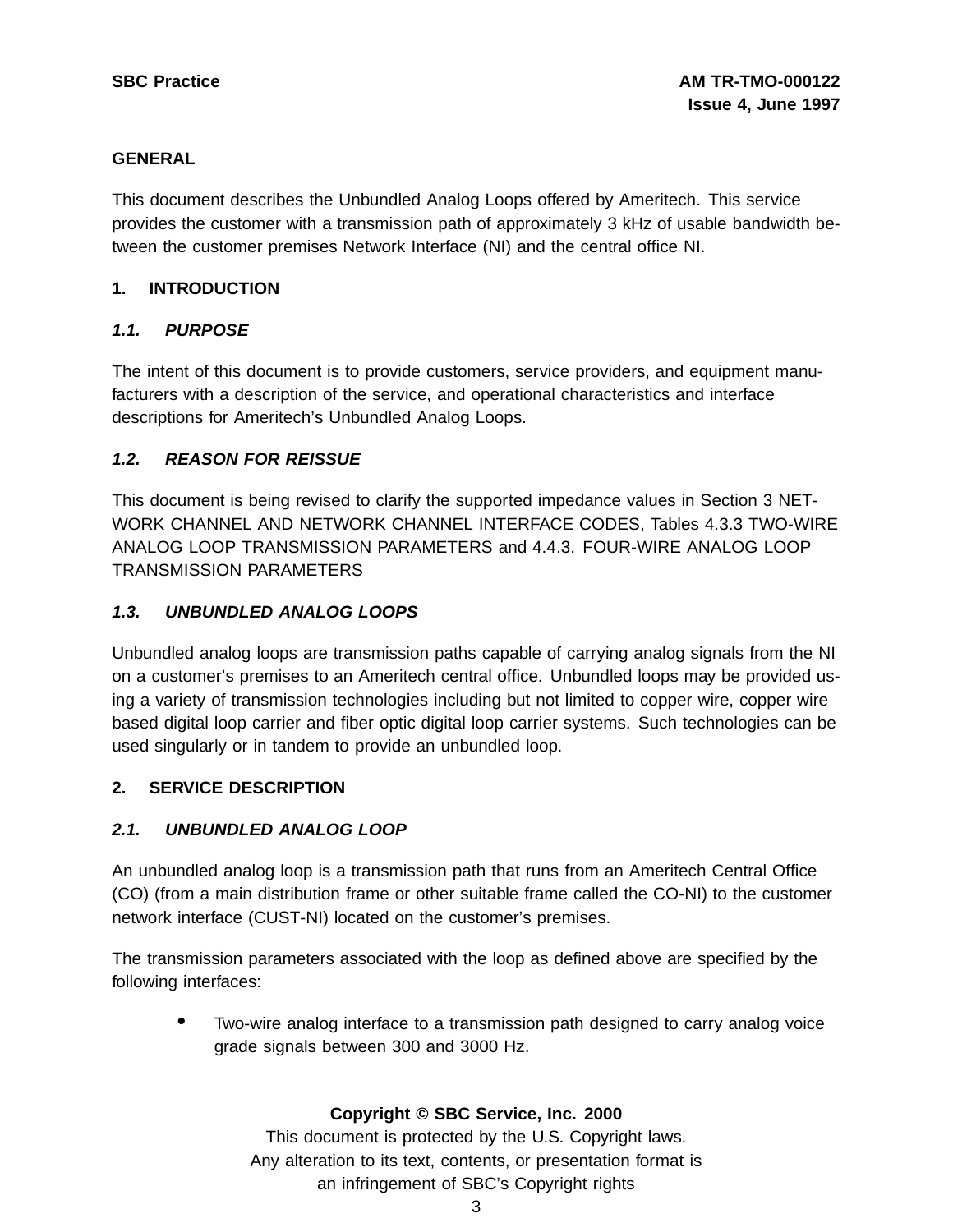- Four-wire analog interface to <sup>a</sup> transmission path designed to carry analog voice grade signals between 300 and 3000 Hz using separate transmit and receive paths.
- Electronic Key transmission path designed to support exchange connections for electronic key telephones. This transmission path will carry basic analog voice frequency transmission in the 300 to 3000 Hz range and signaling in the 8 kHz range.
- Coin loops

- Tone controlled and battery controlled coin loops will comply with the transmission parameters specified for two-wire analog loops.

- Coin first loops support ground start signaling.
- Dial tone first loops support loop start signaling.

- Battery controlled coin/loops will meet the specifications shown in Table A, following. If digital loop carrier is utilized in the provisioning of these loops, these specifications will apply between the remote terminal and the CUST-NI.

| <b>Loop Resistance</b>    |                                       |
|---------------------------|---------------------------------------|
| Tip to Ground             | {Greater than or equal to} 150 K Ohms |
| Ring to Ground            | {Greater than or equal to} 150 K Ohms |
| Tip to Ring               | {Greater than or equal to} 150 K Ohms |
| Conductor - Maximum       | {less than or equal to} 1700 Ohms     |
| - Minimum                 | {Greater than or equal to} 900 Ohms   |
| Applied Voltage (Maximum) | {less than or equal to} 135 Volts DC  |
| <b>Maximum Current</b>    | {less than or equal to} 100 ma.       |

**Table 1. Table A - Battery Controlled Coin Loops**

# **2.2. APPLIED POWER LEVEL**

The applied power level of any transmitted signal must comply with ANSI specification T1.401. Continuous voltages applied to these loops must fall within the range of 0 to -140 volts D.C. with respect to ground potential.

#### **Copyright © SBC Service, Inc. 2000**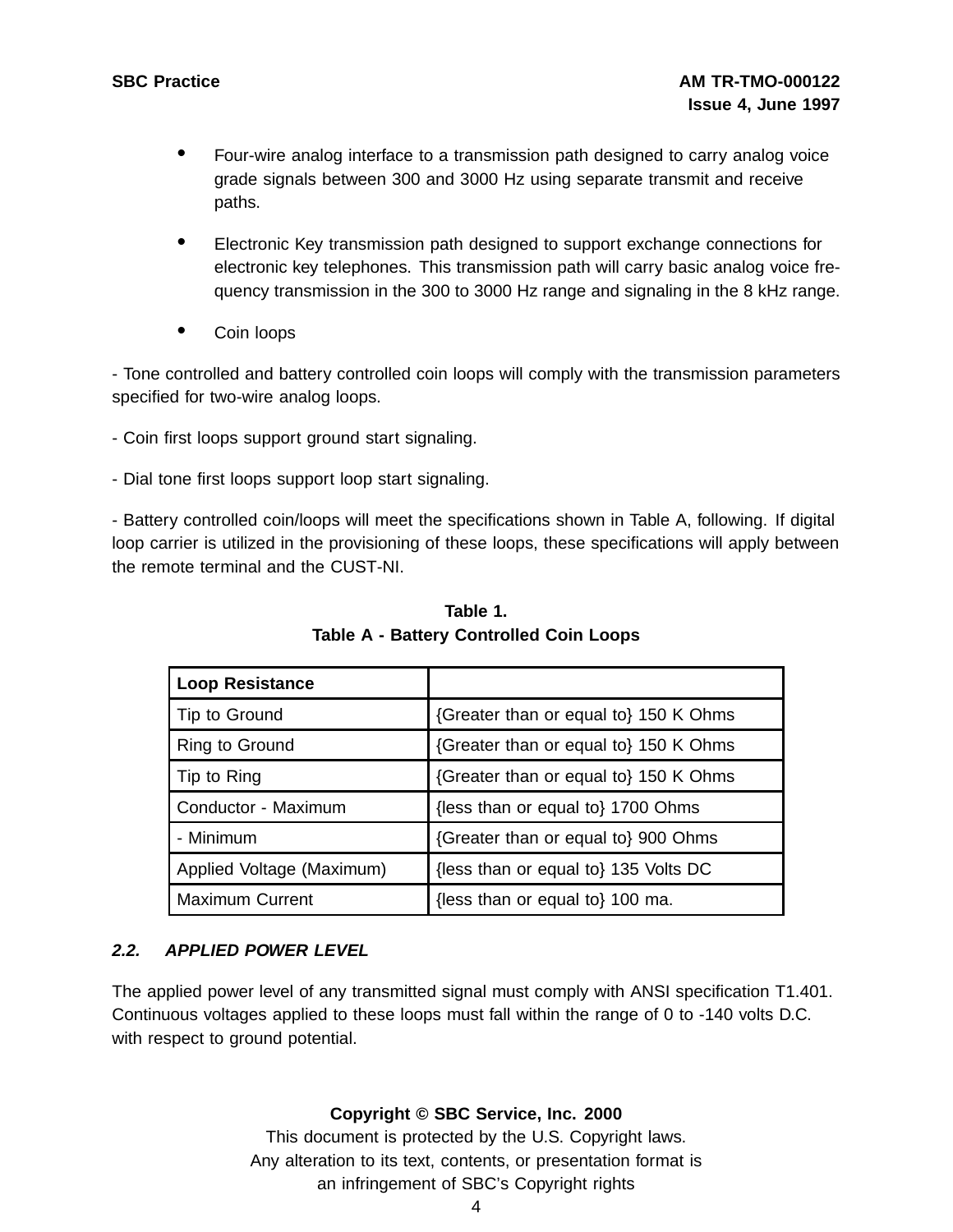#### **3. NETWORK CHANNEL AND NETWORK CHANNEL INTERFACE CODES**

#### **3.1. GENERAL**

Network Channel (NC) codes describe, in standard format, the characteristics of the service channel. Network Channel Interface (NCI) codes describe the physical and electrical characteristics of the NI. These coding schemes are fully described in Bellcore Special Report SR-STS-000307, Industry Support Interface (ISI); NC/NCI Code Dictionary. The codes shown in this document have either been approved by the Bellcore chaired NC/NCI Common Language Organization, or approval has been requested.

#### **3.2. NC CODES**

The NC codes currently available for unbundled analog loops are shown in Table B.

**Table 2. Table B - NC Codes**

| I NC Code | <b>Option Code Char 3</b> | <b>Option Code Char 4</b> |  |
|-----------|---------------------------|---------------------------|--|
|           |                           |                           |  |

#### **3.3. NCI CODES**

NCI codes describe the NI. Table B shows the currently available NCI codes combinations for Unbundled Analog Loops.

| <b>NCI Code</b> | <b>Description</b> |                                  |
|-----------------|--------------------|----------------------------------|
| <b>CUST-NI</b>  | <b>CO-NI</b>       |                                  |
| 02N02           | $02QC(X)$ .OOF     | No Signaling - Transmission Only |
| 02L02           | 02QC(X).OOE        | Loop Start Signaling             |
| 02LS2           | 02QC(X).OOD        | Loop Start Signaling             |
| 02G02           | 02QC(X).OOC        | <b>Ground Start Signaling</b>    |
| 02GS2           | 02QC(X).OOB        | <b>Ground Start Signaling</b>    |
| 02RV2.T         | $02QC(X)$ .RVO     | <b>Reverse Battery Signaling</b> |
| 02RV2.0         | $02QC(X)$ .RVT     | <b>Reverse Battery Signaling</b> |

**Table 3. Table C - Compatible NCI Codes**

#### **Copyright © SBC Service, Inc. 2000**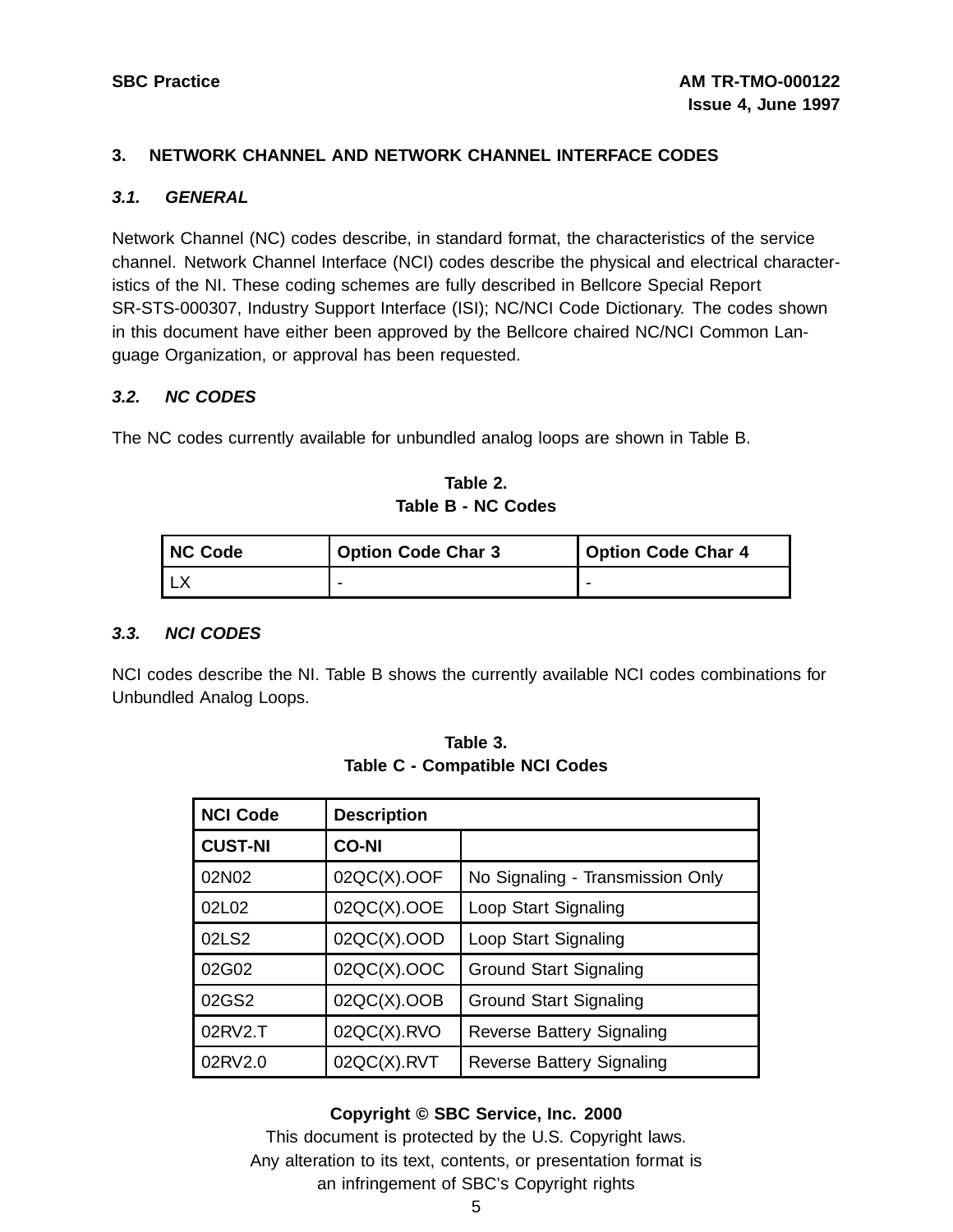| 04LS2 | 04QC(X).OOD    | Loop Start Signaling                                             |
|-------|----------------|------------------------------------------------------------------|
| 04L02 | 04QC(X).OOE    | Loop Start Signaling                                             |
| 04GS2 | 04QC(X).OOB    | <b>Ground Start Signaling</b>                                    |
| 04G02 | 04QC(X).OOC    | <b>Ground Start Signaling</b>                                    |
| 04DX2 | $04QC(X)$ .DXO | DX Signaling                                                     |
| 04N02 | $04QC(X)$ .OOF | No Signaling - Transmission Only                                 |
| 02LE3 | 02QC(X).OOR    | Electronic Business Set Interface, 8<br><b>KHz ASK Signaling</b> |
| 02LS2 | $02QC(X)$ .OOT | Coin - Tone Controlled                                           |
| 02GS2 | 02QC(X).OOU    | Coin - Battery Controlled                                        |

(X) = Allowable Impedance Code

#### **3.4. IMPEDANCE CODE**

The supported impedances are: 600 ohms and 900 ohms.

The valid impedance codes are:  $2 = 600$  ohms,  $3 = 900$  ohms.

#### **4. TECHNICAL SPECIFICATIONS**

#### **4.1. GENERAL**

This section details the technical characteristics; available configurations, signaling capabilities (if any); transmission performance parameter limits; and information concerning the compatible Network Interfaces for each of the unbundled analog loops. Compatible NIs are listed in Table B, preceding.

#### **4.2. TRANSMISSION PERFORMANCE**

In this document, transmission performance parameter limits are specified as the maximum (or minimum) measured transmission parameter value that is permitted at the interface.

The parameters that are measured during acceptance testing at new service turn-up include:

- VG Continuity
- Measured Loss (1004 Hz)
- C-Message Noise

#### **Copyright © SBC Service, Inc. 2000**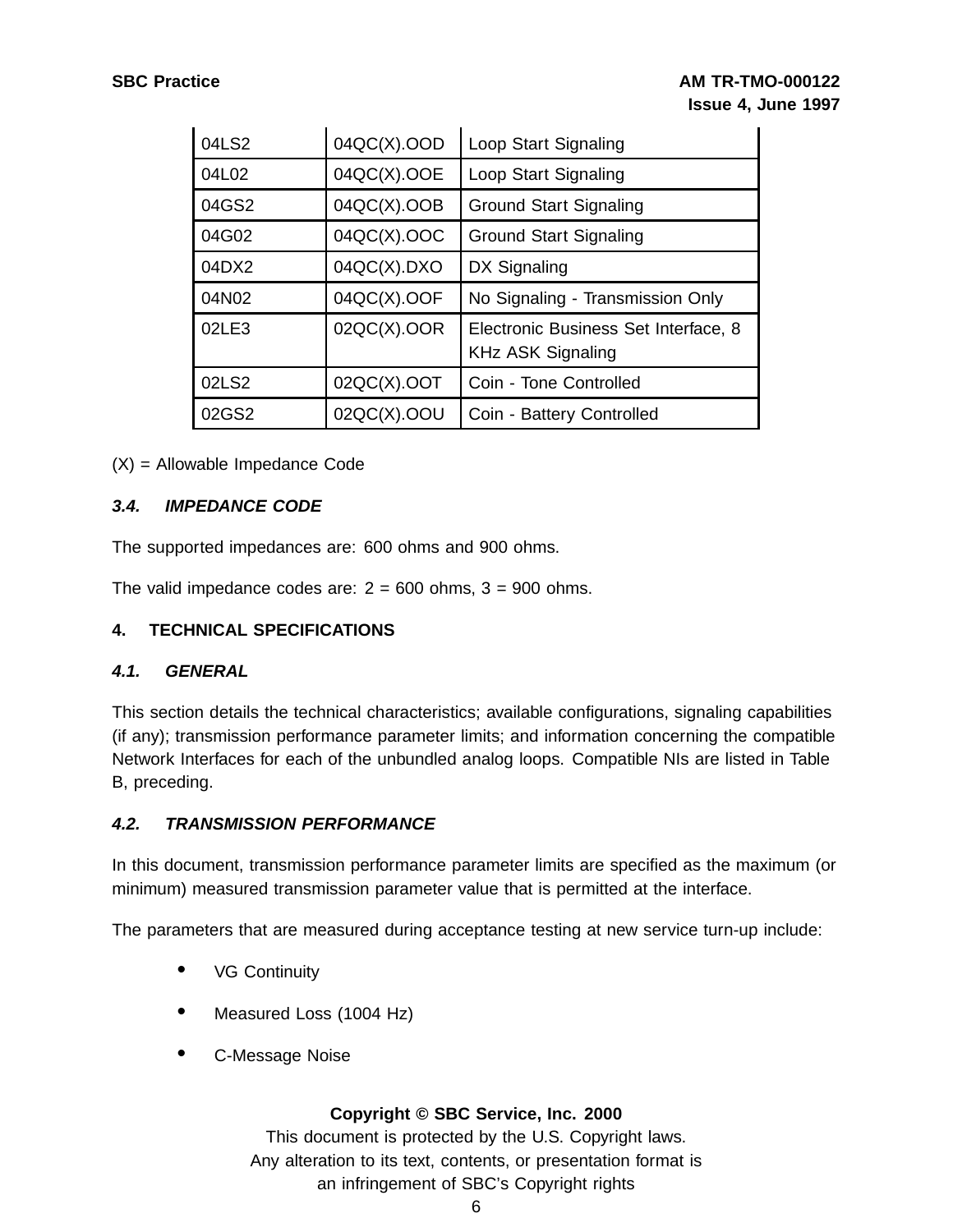When an un-bundled analog loop is provided over digital loop carrier, the transmission performance of the loop is evaluated by measuring analog Voice Grade (VG) parameters on the DS0 channel between the End User (EU) and the Central Office Network Interfaces.

#### **4.3. UNBUNDLED TWO-WIRE ANALOG LOOP**

Two-wire analog loops provide a transmission path between the customer's premises and Ameritech's CO, and terminate in an analog interface.

Usable frequencies are nominally 300 to 3000 Hz. The service extends from a CO-NI to an NI at a customer location. A typical configuration is shown in Figure 1.

#### **Figure 1. Two-Wire Analog Loop Configuration**

#### 4.3.1. AVAILABLE SIGNALING TRANSPORT CAPABILITY - TWO-WIRE ANALOG LOOP

- A. No signaling (other than in-band signaling furnished by the customer).
- B. Loop-start on the "closed-end" customer NI to loop start on the "open-end" at the CO-NI.**\***
- C. Loop-start on the "open-end" at the customer NI to loop-start on the "closed-end" at the CO-NI.**\***
- D. Ground-start on the "closed-end" at the Customer NI to ground-start on the "open-end" at the CO-NI.**\***
- E. Ground-start on the "open-end" at the Customer NI to ground-start on the "closed-end" at the CO-NI.**\***

**\*** Range extension is required if the loop resistance exceeds 1300 Ohms.

4.3.2. AVAILABLE OPTIONS

None

#### 4.3.3. TWO-WIRE ANALOG LOOP TRANSMISSION PARAMETERS

This matrix indicates the transmission parameters supported by state:

| <b>Illinois</b><br><b>Michigan</b><br>Indiana | Ohio | Wisconsin |
|-----------------------------------------------|------|-----------|
|-----------------------------------------------|------|-----------|

#### **Copyright © SBC Service, Inc. 2000**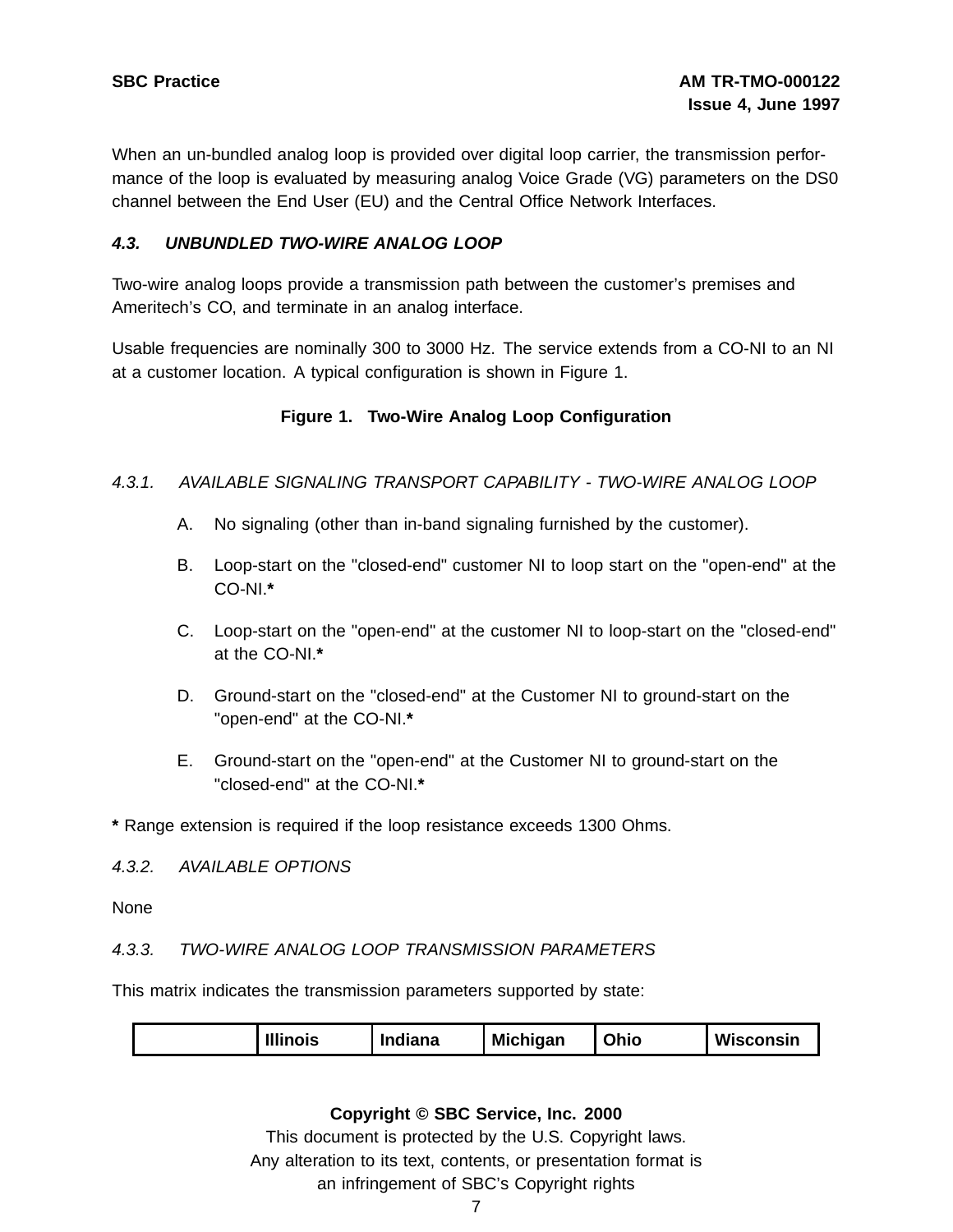| D.C. Conduc-<br>tor<br>Resistance | {less than or<br>equal to}<br>1500 Ohms              | {less than or<br>equal to}<br>1500 Ohms              | {less than or<br>equal to}<br>1500 Ohms              | {less than or<br>equal to}<br>1500 Ohms              | {less than or<br>equal to}<br>1500 Ohms                                                                          |
|-----------------------------------|------------------------------------------------------|------------------------------------------------------|------------------------------------------------------|------------------------------------------------------|------------------------------------------------------------------------------------------------------------------|
| Loop Current                      | {Greater<br>than or<br>equal to}<br>20 <sub>ma</sub> | {Greater<br>than or<br>equal to}<br>20 <sub>ma</sub> | {Greater<br>than or<br>equal to}<br>20 <sub>ma</sub> | {Greater<br>than or<br>equal to}<br>20 <sub>ma</sub> | {Greater<br>than or<br>equal to $\}$<br>20 <sub>ma</sub>                                                         |
| Input Capaci-<br>tance            | {less than or<br>equal to}<br>entity}F               | {less than or<br>equal to}<br>entity}F               | {less than or<br>equal to}<br>entity}F               | {less than or<br>equal to}<br>entity}F               | {less than or<br>equal to}<br>2.0{Undeclared2.0{Undeclared2.0{Undeclared2.0{Undeclared2.0{Undeclared<br>entity}F |
| <b>Insertion Loss</b>             | {less than or<br>equal to}<br>10.0dB                 | {less than or<br>equal to}<br>10.0dB                 | {less than or<br>equal to}<br>8.5dB                  | {less than or<br>equal to}<br>8.0dB                  | {less than or<br>equal to}<br>8.5dB                                                                              |
| Input                             | 900 Ohms +                                           | 900 Ohms +                                           | 900 Ohms +                                           | 900 Ohms +                                           | 900 Ohms +                                                                                                       |
| Impedance                         | 2.16 micro F                                         | 2.16 micro F                                         | 2.16 micro F                                         | 2.16 micro F                                         | 2.16{Undeclared<br>entity}F                                                                                      |
|                                   | 600 Ohms +                                           | 600 Ohms +                                           | 600 Ohms +                                           | 600 Ohms +                                           |                                                                                                                  |
|                                   | 2.16 micro F                                         | 2.16 micro F                                         | 2.16 micro F                                         | 2.16 micro F                                         | 600 Ohms +<br>2.16 micro F                                                                                       |
| Loss Devia-<br>tion               | ±1.5dB                                               | ±1.5dB                                               | ±1.5dB                                               | ±1.5dB                                               | ±1.5dB                                                                                                           |
| Attenuation                       |                                                      |                                                      |                                                      |                                                      |                                                                                                                  |
| <b>Distortion</b>                 |                                                      |                                                      |                                                      |                                                      |                                                                                                                  |
| Frequency                         |                                                      |                                                      |                                                      |                                                      |                                                                                                                  |
| Range                             |                                                      |                                                      |                                                      |                                                      |                                                                                                                  |
| 504 to<br>2504Hz                  | $-1.5$ to<br>$+7.5dB*$                               | $-1.5$ to<br>$+7.5dB*$                               | $-1.5$ to<br>$+7.5dB*$                               | $-1.5$ to<br>$+7.5dB*$                               | $-1.5$ to<br>$+7.5dB*$                                                                                           |
| 404 to<br>2804Hz                  | $-1.5$ to<br>$+9.5dB*$                               | $-1.5$ to<br>$+9.5dB*$                               | $-1.5$ to<br>$+9.5dB*$                               | $-1.5$ to<br>$+9.5dB*$                               | $-1.5$ to<br>$+9.5dB*$                                                                                           |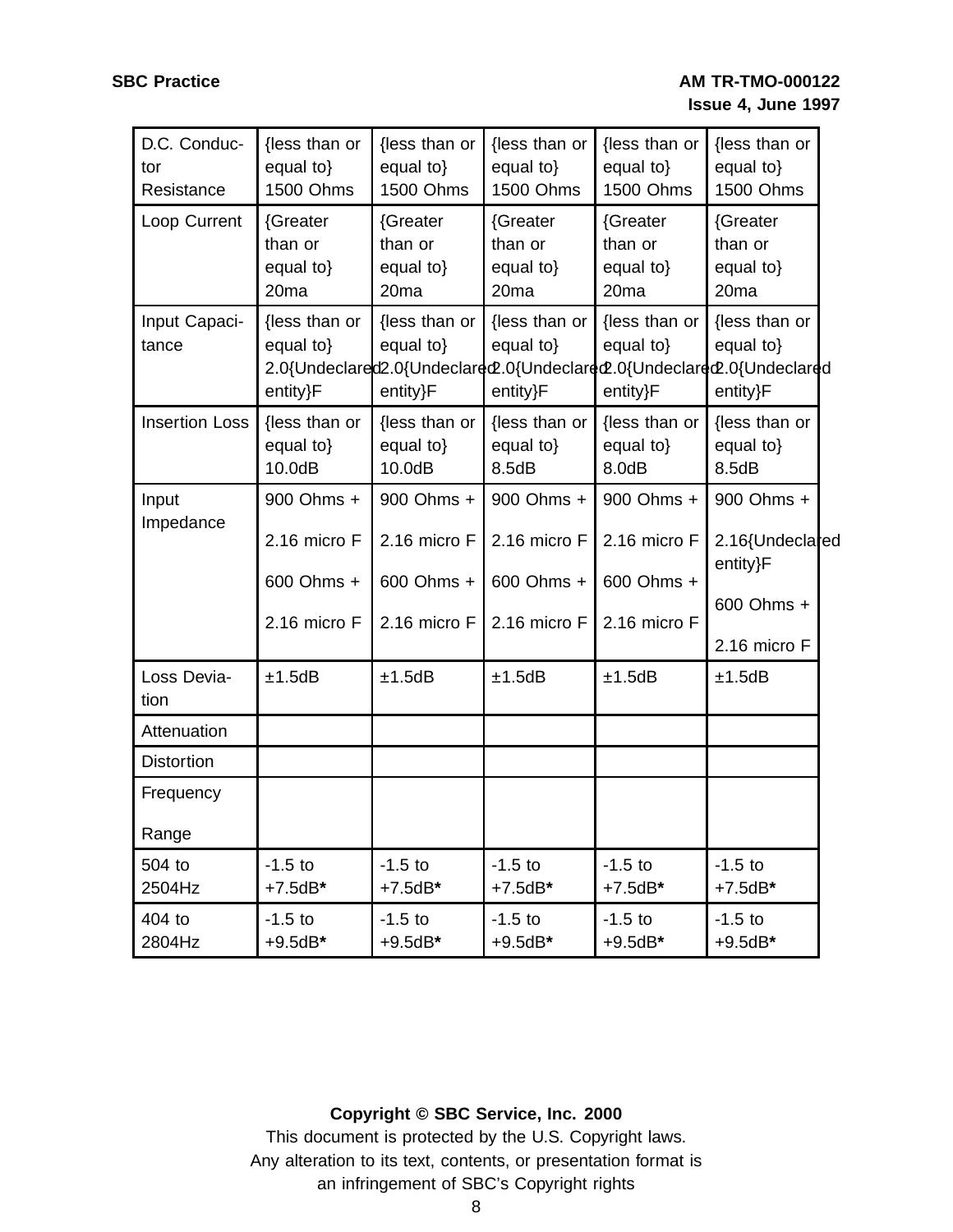| 304 to                    | $-1.5$ to                                 | $-1.5$ to                                 | $-1.5$ to                             | $-1.5$ to                            | $-1.5$ to                             |
|---------------------------|-------------------------------------------|-------------------------------------------|---------------------------------------|--------------------------------------|---------------------------------------|
| 3004Hz                    | $+11.5dB*$                                | $+11.5dB*$                                | $+11.5dB*$                            | $+11.5dB*$                           | $+11.5dB*$                            |
| 3 Tone Slope              | $-1.5$ to                                 | $-1.5$ to                                 | $-1.5$ to                             | $-1.5$ to                            | $-1.5$ to                             |
|                           | $+9.5dB*$                                 | $+9.5dB*$                                 | $+9.5dB*$                             | $+9.5dB*$                            | $+9.5dB*$                             |
| C-Message<br><b>Noise</b> | {less than or<br>equal to $\}$<br>30dBRNC | {less than or<br>equal to $\}$<br>30dBRNC | {less than or<br>equal to}<br>30dBRNC | {less than or<br>equal to<br>25dBRNC | {less than or<br>equal to}<br>25dBRNC |

**\*** Limits are the maximum deviation of the loss measured at the test frequency relative to the actual measured loss (AML) at 1004 Hz. The "+" limit means more loss and the "-" limit means less loss.

4.3.4. TWO-WIRE ANALOG LOOP COMPATIBLE TLP RANGES AT THE CUSTOMER NI

| Table 5.                                        |  |
|-------------------------------------------------|--|
| <b>Two-Wire Transmission at the Customer NI</b> |  |

| <b>Protocol Code</b>   | <b>Transmit</b> | <b>Receive</b>                  |
|------------------------|-----------------|---------------------------------|
| NO, LS, LO, GS, GO, RV |                 | {Greater than or equal to}-10 * |

4.3.5. TWO-WIRE ANALOG LOOP COMPATIBLE TLP RANGES AT THE CO-NI

### **Table 6. Two-Wire Transmission at the CO-NI**

| <b>Protocol Code</b>          | <b>Transmit</b> | <b>Receive</b>                   |
|-------------------------------|-----------------|----------------------------------|
| $\mid$ GO, GS, LO, LS, NO, RV |                 | {Greater than or equal to} -10 * |

**\*** In general, the receive TLP will be a function of the Ameritech cable facilities.

# **4.4. FOUR-WIRE UNBUNDLED ANALOG LOOP**

Four-wire analog loops provide a transmission path with separate transmit and receive pairs between the customer's premises and Ameritech's Central Office. Usable frequencies are nominally 300 to 3000 Hz. The service extends from a CO-NI to a Customer NI. A typical configuration is shown in Figure 2.

**Copyright © SBC Service, Inc. 2000**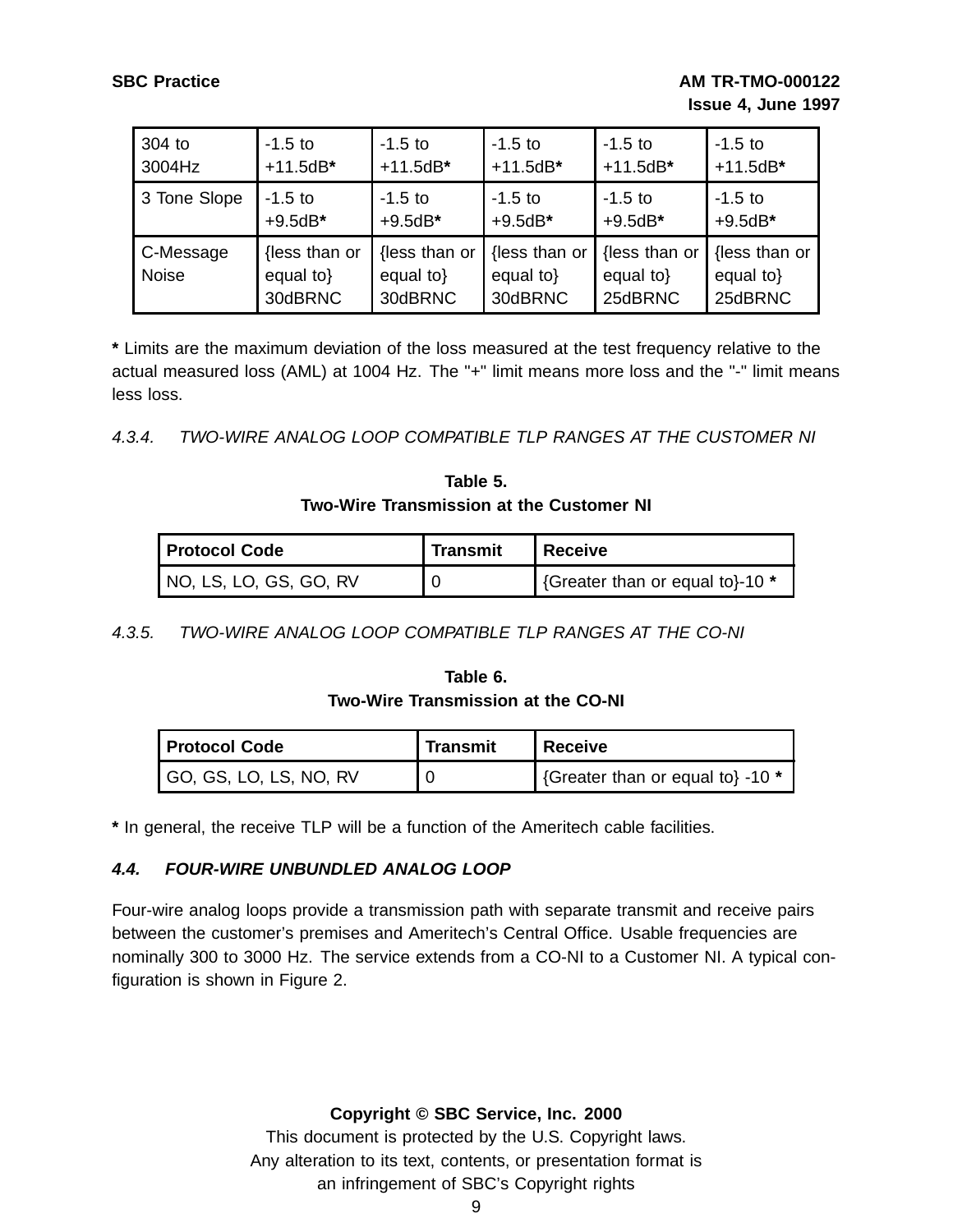# **Figure 2. Four-Wire Analog Loop Configuration**

#### 4.4.1. AVAILABLE SIGNALING

- A. Loop-start on the "closed-end" at the Customer NI to loop-start on the "open-end" at the CO-NI.
- B. Loop start on the "open-end" at the Customer NI to loop start on the "closed-end" at the CO-NI.
- C. Ground-start on the "closed-end" at the Customer NI to ground-start on the "open-end" at the CO-NI.
- D. Ground-start on the "open-end" at the Customer NI to ground-start on the "closed-end" at the CO-NI.
- E. Loop-reverse battery.
- F. DX at the Customer NI to DX at the CO-NI.
- G. No signaling.

#### 4.4.2. AVAILABLE OPTIONS

None

# 4.4.3. FOUR-WIRE ANALOG LOOP TRANSMISSION PARAMETERS

This matrix indicates the transmission parameters supported by state:

| Wiscons <sub>u</sub><br><br><br>.<br>$\sim$<br>$-000000$<br>Indiana<br>Michigan<br><b>nois</b><br>Uhic<br>-HHI |
|----------------------------------------------------------------------------------------------------------------|
|----------------------------------------------------------------------------------------------------------------|

#### **Copyright © SBC Service, Inc. 2000**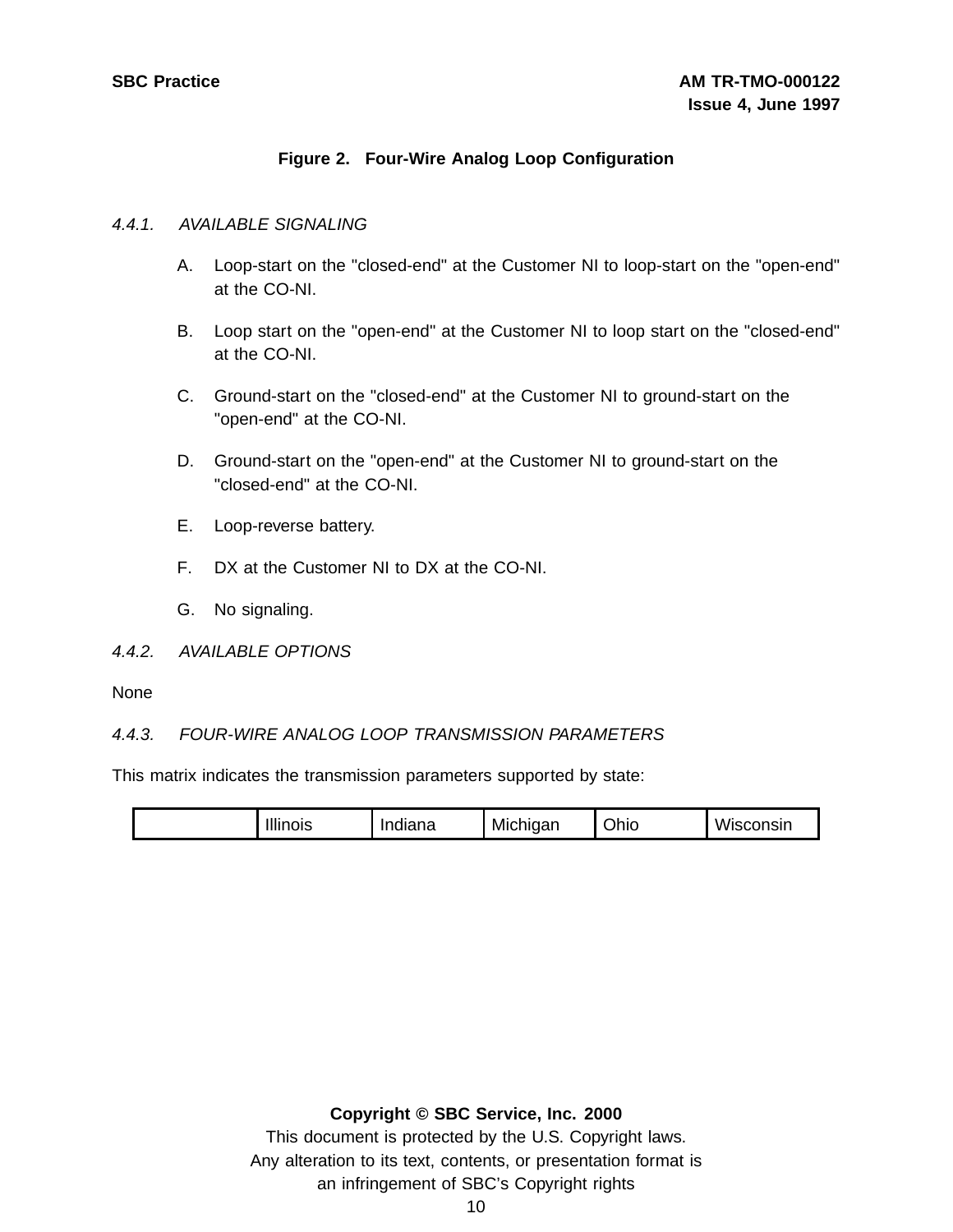| D.C. Conduc-<br>tor<br>Resistance | {less than or<br>equal to}<br><b>1500 Ohms</b>     | {less than or<br>equal to}<br><b>1500 Ohms</b>       | {less than or<br>equal to}<br><b>1500 Ohms</b>       | {less than or<br>equal to}<br><b>1500 Ohms</b>       | {less than or<br>equal to}<br><b>1500 Ohms</b>       |
|-----------------------------------|----------------------------------------------------|------------------------------------------------------|------------------------------------------------------|------------------------------------------------------|------------------------------------------------------|
| Loop Current                      | {Greater<br>than or<br>equal to} 20<br>ma          | {Greater<br>than or<br>equal to}<br>20 <sub>ma</sub> | {Greater<br>than or<br>equal to}<br>20 <sub>ma</sub> | {Greater<br>than or<br>equal to}<br>20 <sub>ma</sub> | {Greater<br>than or<br>equal to}<br>20 <sub>ma</sub> |
| Input Capaci-<br>tance            | {less than or<br>equal to}<br>2.0microF            | {less than or<br>equal to}<br>2.0microF              | {less than or<br>equal to}<br>2.0microF              | {less than or<br>equal to}<br>2.0microF              | {less than or<br>equal to}<br>2.0microF              |
| <b>Insertion Loss</b>             | {less than or<br>equal to}<br>10.0dB               | {less than or<br>equal to}<br>10.0dB                 | {less than or<br>equal to}<br>8.5dB                  | {less than or<br>equal to}<br>8.0dB                  | {less than or<br>equal to}<br>8.5dB                  |
| Input<br>Impedance                | 900 Ohms +<br>2.16microF<br>600Ohms+<br>2.16microF | 900Ohms +<br>2.16microF<br>600Ohms+<br>2.16microF    | 900Ohms +<br>2.16microF<br>600Ohms+<br>2.16microF    | 900Ohms +<br>2.16microF<br>600Ohms+<br>2.16microF    | 900Ohms +<br>2.16microF<br>600Ohms+<br>2.16microF    |
| Loss Devia-<br>tion               | ±1.5dB                                             | ±1.5dB                                               | ±1.5dB                                               | ±1.5dB                                               | ±1.5dB                                               |
| Attenuation                       |                                                    |                                                      |                                                      |                                                      |                                                      |
| <b>Distortion</b>                 |                                                    |                                                      |                                                      |                                                      |                                                      |
| Frequency<br>Range                |                                                    |                                                      |                                                      |                                                      |                                                      |
| 504 to<br>2504 Hz                 | $-1.5$ to<br>$+7.5dB*$                             | $-1.5$ to<br>$+7.5dB*$                               | $-1.5$ to<br>$+7.5dB*$                               | $-1.5$ to<br>$+7.5dB*$                               | $-1.5$ to<br>$+7.5dB*$                               |
| 404 to<br>2804 Hz                 | $-1.5$ to<br>$+9.5dB*$                             | $-1.5$ to<br>$+9.5dB*$                               | $-1.5$ to<br>$+9.5dB*$                               | $-1.5$ to<br>$+9.5dB*$                               | $-1.5$ to<br>$+9.5dB*$                               |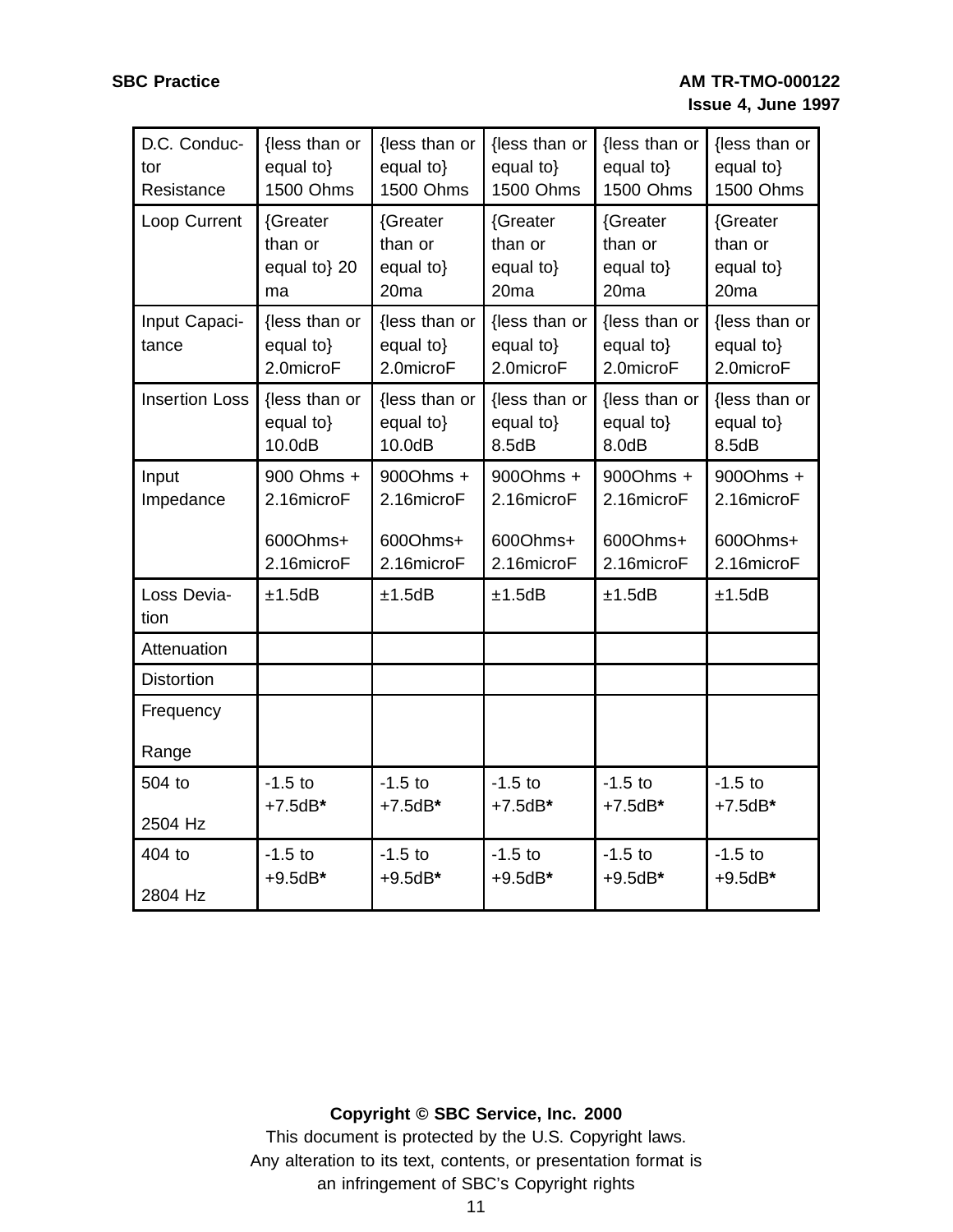| 304 to                    | $-1.5$ to                             | $-1.5$ to                                 | $-1.5$ to                                 | $-1.5$ to                            | $-1.5$ to                             |
|---------------------------|---------------------------------------|-------------------------------------------|-------------------------------------------|--------------------------------------|---------------------------------------|
| 3004 Hz                   | $+11.5dB*$                            | $+11.5dB*$                                | $+11.5dB*$                                | $+11.5dB*$                           | $+11.5dB*$                            |
| 3 Tone Slope              | $-1.5$ to                             | $-1.5$ to                                 | $-1.5$ to                                 | $-1.5$ to                            | $-1.5$ to                             |
|                           | $+9.5dB*$                             | $+9.5dB*$                                 | $+9.5dB*$                                 | $+9.5dB*$                            | $+9.5dB*$                             |
| C-Message<br><b>Noise</b> | {less than or<br>equal to}<br>30dBRNC | {less than or<br>equal to $\}$<br>30dBRNC | {less than or<br>equal to $\}$<br>30dBRNC | {less than or<br>equal to<br>25dBRNC | {less than or<br>equal to}<br>25dBRNC |

**\*** Limits are the maximum deviation of the loss measured at the test frequency relative to the actual measured loss (AML) at 1004 Hz. The "+" limit means more loss and the "-" limit means less loss.

#### 4.4.4. FOUR-WIRE ANALOG LOOP COMPATIBLE TLP RANGES AT THE CUSTOMER NI

# **Table 8. Four-Wire Transmission at the Customer NI**

| <b>Protocol Code</b>       | <b>Transmit</b> | l Receive     |
|----------------------------|-----------------|---------------|
| DX, GO, GS, LO, LS, NO, RV |                 | $0$ to -10 ** |

4.4.5. FOUR-WIRE ANALOG LOOP COMPATIBLE TLP RANGES AT THE CO-NI

# **Table 9. Four-Wire Transmission at the CO-NI**

| <b>Protocol Code</b>       | <b>Transmit</b> | <b>Receive</b> |
|----------------------------|-----------------|----------------|
| DX, GO, GS, LO, LS, NO, RV |                 | 0 to -10 $**$  |

**\*\*** In general, the receive TLP will be a function of the Ameritech cable facilities.

# **4.5. TWO-WIRE UNBUNDLED ANALOG LOOP FOR USE WITH ELECTRONIC BUSINESS SET SERVICE**

The unbundled analog loop suitable for the support of Electronic Business Set Service provides a balanced, two-wire termination allowing access to two spectrum separated channels.

The first is a voice grade channel of a nominal 3000 Hz bandwidth that is available for voice and voice grade data communications and is also utilized for conveying call progress and alerting signals to the CPE. The second is a channel centered at 8000Hz used to pass Amplitude

# **Copyright © SBC Service, Inc. 2000**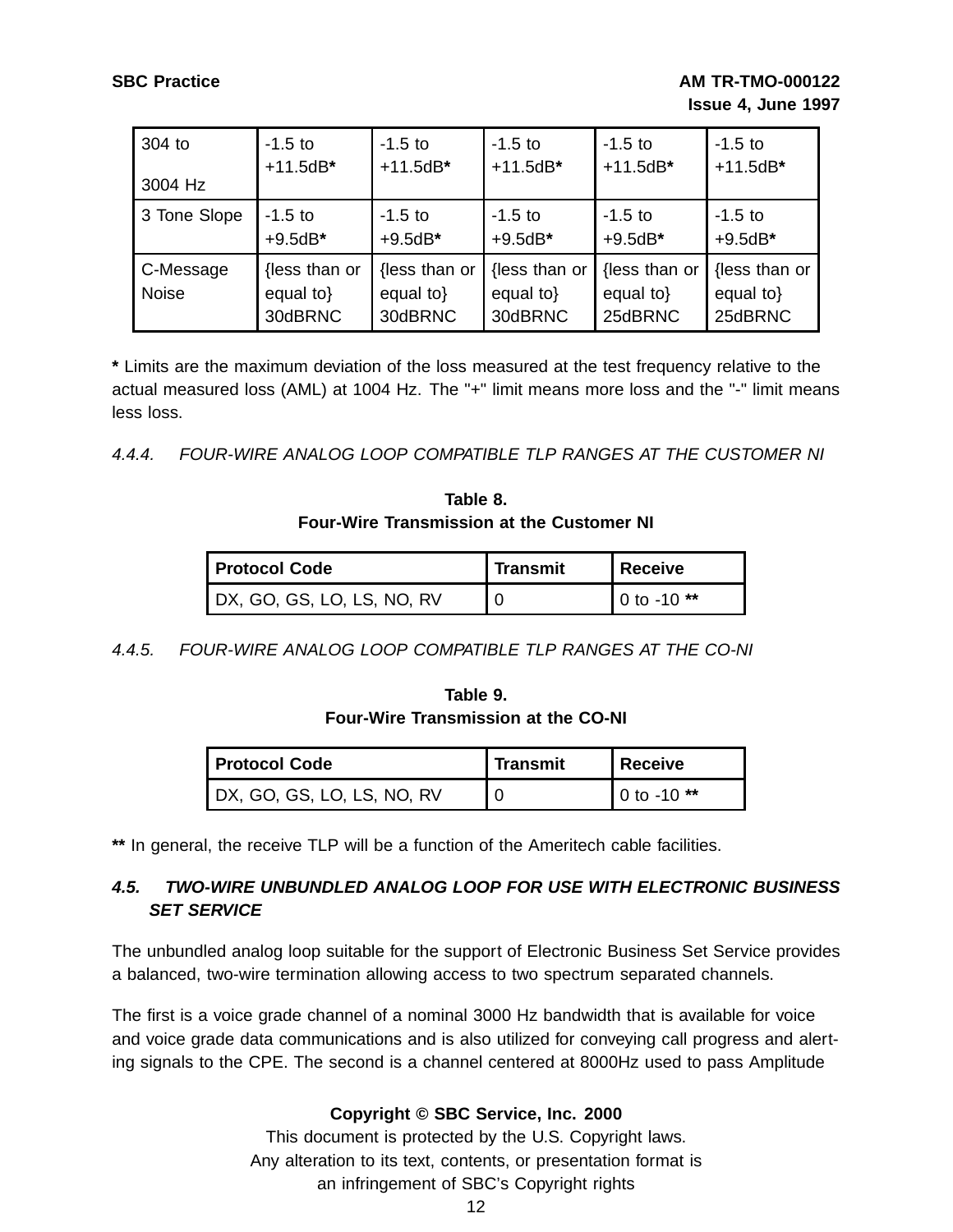Shift Keying (ASK) supervisory and signaling information across the interface. The two channels are specified independently. Table D summarizes the interface characteristics.

DC continuity shall be maintained between the CO-NI and the customer's NI. DC current is utilized by the switch to verify that CPE is attached and to maintain loop continuity.

| Voice Transmission Bandwidth      | approximately 3.0 kHz                                                                                                  |
|-----------------------------------|------------------------------------------------------------------------------------------------------------------------|
| Signaling Bandwidth               | uses an above voiceband channel, centered at 8<br><b>kHz</b>                                                           |
| <b>Signaling Rate</b>             | 1 kbits/s, half duplex                                                                                                 |
| Connector                         | miniature 6-position jack                                                                                              |
| Voice Signals                     | electrical characteristics similar to those of a Public<br>Switched Network voice pair (see Sections 3.3.3 to<br>3.3.5 |
| Loop Loss                         | {less than or equal to} 5.0 dB at 1004 Hz<br>{less than or equal to} 21.0 dB at 8000 Hz                                |
| Signaling and Supervision Channel | 8 kHz ASK into 900 Ohms                                                                                                |
| Loop Resistance                   | {less than or equal to} 1230 Ohms                                                                                      |

**Table 10. Table D - Summary of Interface Characteristics for EBS Loops**

# **5. REFERENCES**

- 1. Bellcore Technical Reference TR-NWT-000335, Issue 3, May 1993. Voice Grade Special Access Services - Transmission Parameter Limits and Interface Combinations.
- 2. Technical Reference PUB 61100. Description of the Analog Voiceband Interface between the Bell System Local Exchange Lines and Terminal Equipment. January 1983.
- 3. AM TR-NPL-000004, Issue B, December 1988. Ameritech Technical Reference, Electronic Business Service Network Access Interface Specification.
- 4. Bellcore Technical Reference TR-NWT-000057, Issue 2, January 1993. Functional Criteria for Digital Loop Carrier Systems.
- 5. American National Standards Institute ANSI T1.401-1993 Telecommunications Interface between Carriers and Customer Installations - Analog Voice Grade Switched Access Lines Using Loop-Start and Ground-Start Signaling.

# **Copyright © SBC Service, Inc. 2000**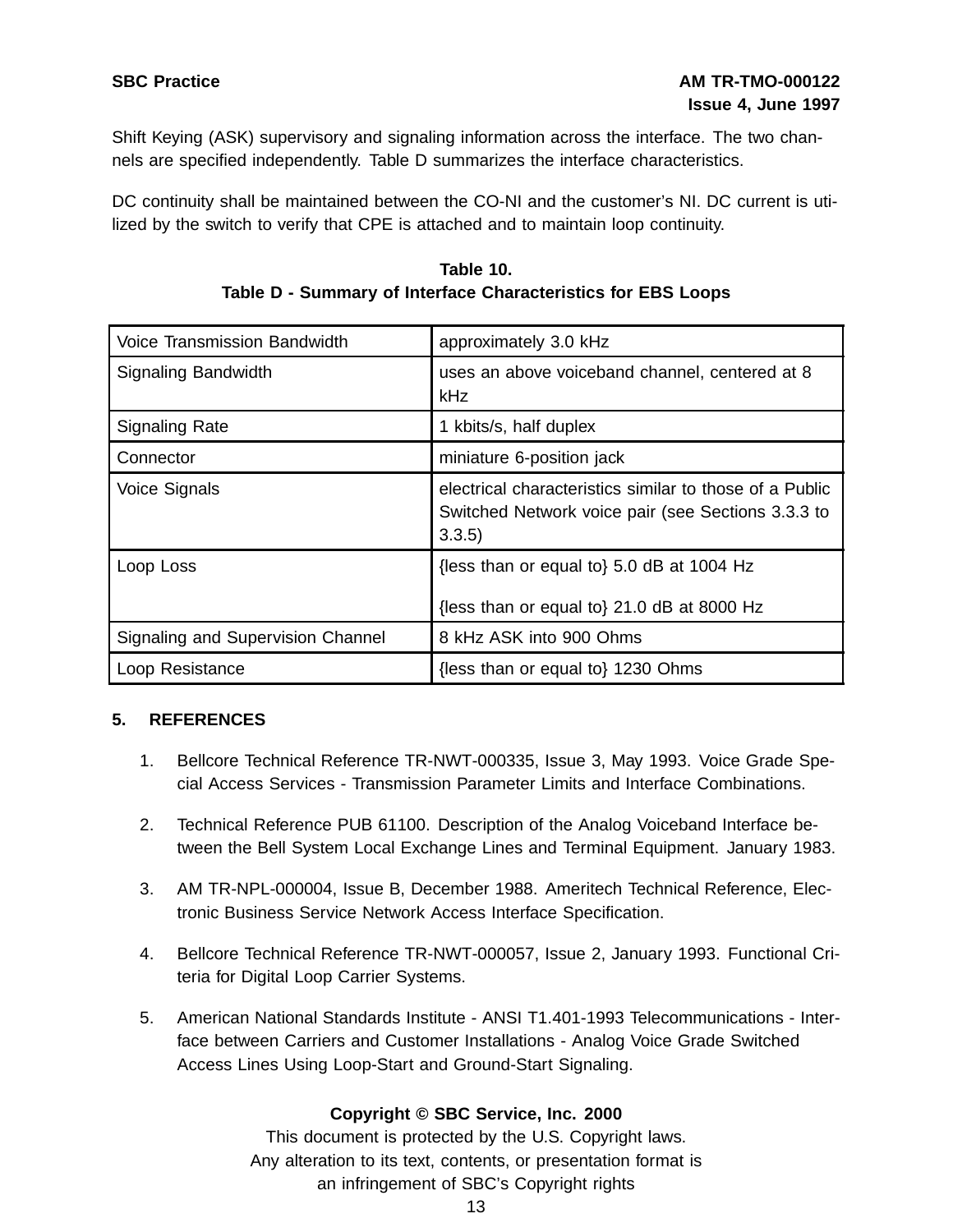- 6. Code of Federal Regulations, Section 47, Part 68, Connection of Terminal Equipment to the Telephone Network.
- 7. AM TR-TMO-000080, Issue 2, June 1993. Ameritech Services Network Channel and Network Channel Interface Codes - General Availability.
- 8. Bellcore Special Report SR-STS-000307, Industry Support Interface (ISI); NC/NCI Code Dictionary.

#### **6. ORDERING INFORMATION**

To order specific documents, contact:

Ameritech Services

Information Manager, 3A09F

2000 W. Ameritech Center Drive

Hoffman Estates, IL 60196-1025

OR

Bellcore Documents may be ordered directly from:

Bellcore

Customer Relations

8 Corporate Place, Room 184A

Piscataway, NJ 08854-4156

800-521-CORE (2673) USA and Canada, (908) 699-5800 (All others)

OR

ANSI Documents may be ordered directly from:

American National Standards Institute

Attn: Customer Service

11 West 42nd Street

#### **Copyright © SBC Service, Inc. 2000**